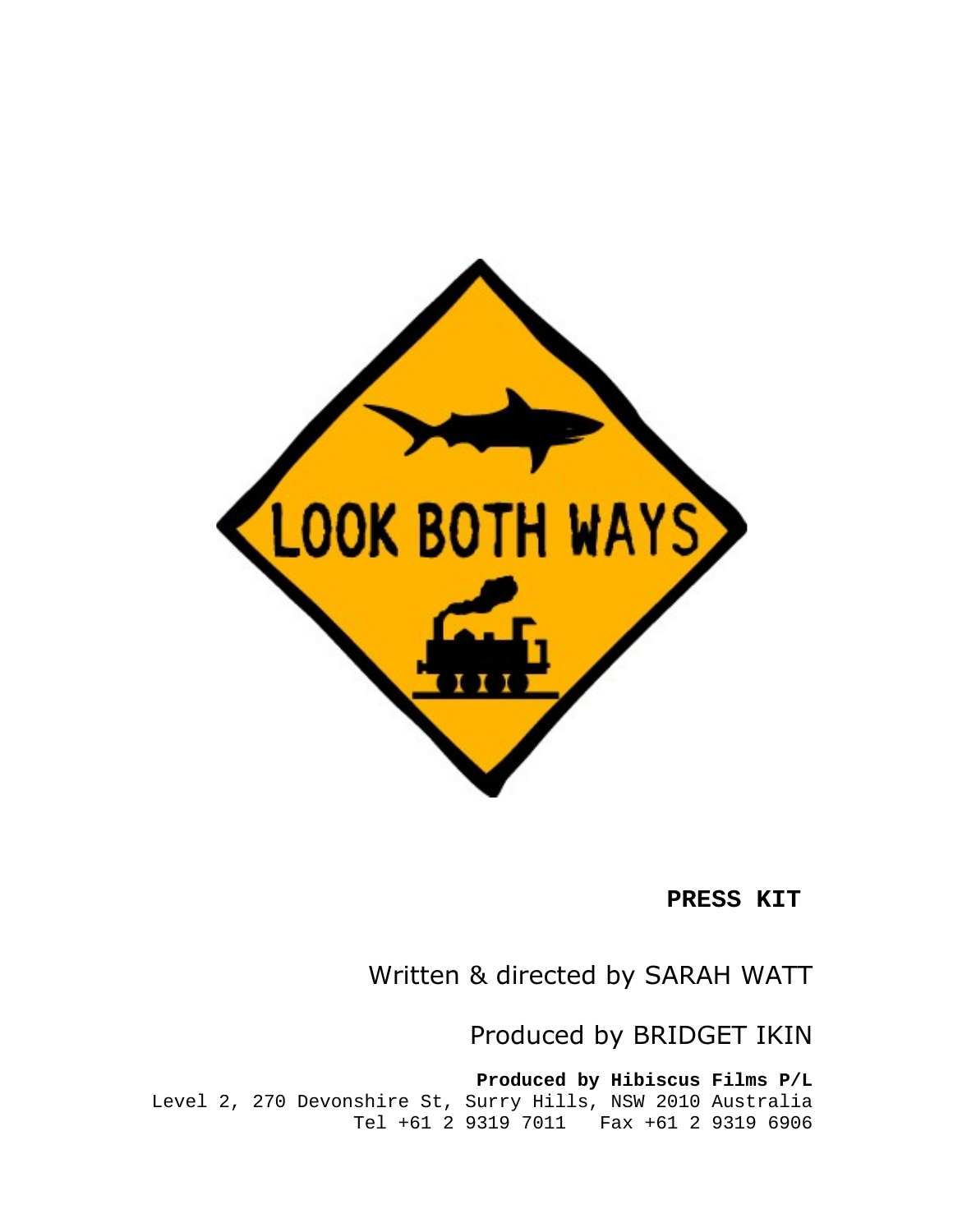**Meryl imagines disaster coming from every direction – train crashes, man-eating sharks, baby-eating killer whales … and then there's Nick.**

**AWARDS**

2004 Queensland Literary Awards – Best Screenplay World Premiere – opening night Adelaide Film Festival 2005 Audience Award - Adelaide Film Festival 2005 FIPRESCI Award - Brisbane International Film Festival 2005 Audience Award - Brisbane International Film Festival 2005 Discovery Award - Toronto International Film Festival 2005 Best Film, Best Director, Best Screenplay, Best Editing, Best Actor (William McInnes)- (Australian Film Critics Awards 2005) Best Director, Best Screenplay, Best Editing - IF Awards 2005 Best Film, Best Director, Best Screenplay, Best Supporting Actor – AFI Awards 2005 Dutch Critics Award – Rotterdam Film Festival 2006 Most Popular Film – Australian Film Festival, London 2006 Best Screenplay, Best Actress – Mar Del Plata Film Festival, Argentina 2006 Critics Prize – NatFilm Festival, Denmark 2006 Audience Award for Best Narrative Feature: San Francisco Film Festival 2006

## **NOMINATED**

European Film Academy: Non-European Film Award category

# **INVITED to the following film festivals:**

**2005:** Adelaide, Brisbane, Toronto, Chicago, India, Melbourne, New Zealand, San Sebastian (Zabaltegi), Pusan, Tallin Black Nights, Vancouver

# **2006: New Films/ New Directors – New York Critics Week (Special Screening) – Cannes**

Goteborg, Portland, Bangkok, Istanbul, Karlovy Vary, Mar del Plata, Palm Springs, Singapore, Tromso, San Fransisco, Alba Regia, Bermuda, Durban, Motovun, Philadelphia, Taipei, Vilnius, Shanghai

Running time 100 mins 35mm colour. 1:1.85 Dolby SR-D 5.1

 2005 Film Finance Corporation Australia, the South Australian Film Corporation, SBS Independent, 2005 Adelaide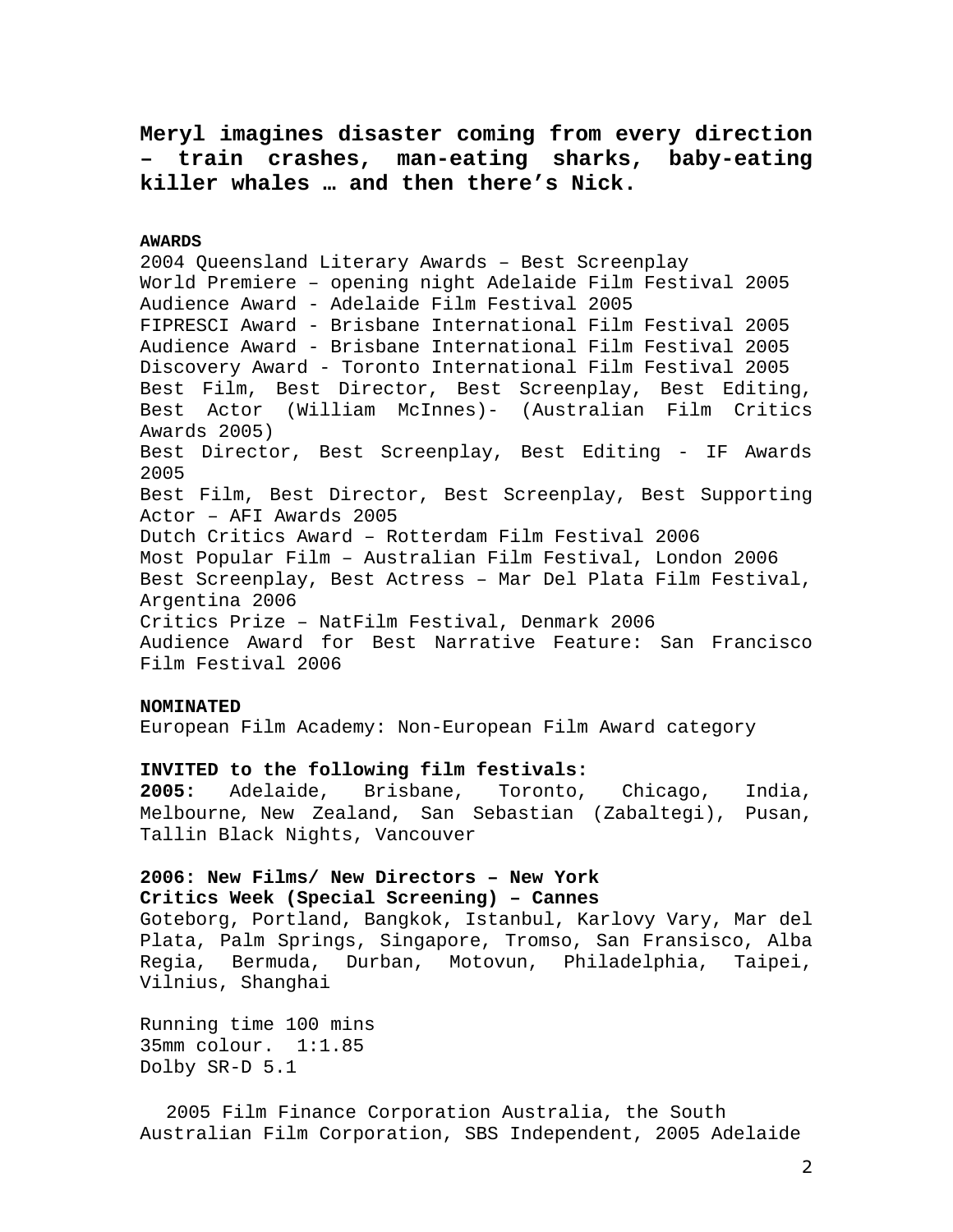Film Festival Film Victoria and Hibiscus Films Pty Ltd

Development assistance from the Australian Film Commission and the South Australian Film Corporation.

# **Key Crew**

| Written and directed by       | SARAH WATT          |
|-------------------------------|---------------------|
| Produced by                   | BRIDGET IKIN        |
| Associate Producers           | BARBARA MASEL       |
|                               | VICKI SUGARS        |
| Executive Producer            | ANDREW MYER         |
| Director of Photography       | RAY ARGALL          |
| 2 <sup>nd</sup> Unit Director | LAURIE MCINNES      |
| Production Designer           | RITA ZANCHETTA      |
| Art Director                  | SIMON MCCUTCHEON    |
| Casting                       | ANGELA HEESOM       |
| Costume Designer              | EDIE KURZER         |
| Hair/ MU Supervisor           | TRACE PHILPOTT      |
| Production Manager            | LEONA CICHON        |
| Script Editor                 | BARBARA MASEL       |
| 1st Assistant Director        | CHRIS ODGERS        |
| Locations                     | SARAH ABBEY         |
| Stills                        | MATTHEW NETTHEIM    |
| Sound Recordist               | TOIVO LEMBER        |
| Editor                        | DENISE HARATZIS ASE |
| Animator                      | EMMA KELLY          |
| Animation Painting            | SARAH WATT          |
|                               | CLARE CALLINAN      |
| Post-production Supervisor    | MARYJEANNE WATT     |
| Vfx Supervisor/Designer       | PETER WEBB          |
| Original music                | AMANDA BROWN        |
| Sound Designer                | ANDREW PLAIN        |

# **Key Cast**

| Nick  | WILLIAM MCINNES |  |
|-------|-----------------|--|
| Meryl | JUSTINE CLARKE  |  |
| Andy  | ANTHONY HAYES   |  |

Sound Mixer PETER SMITH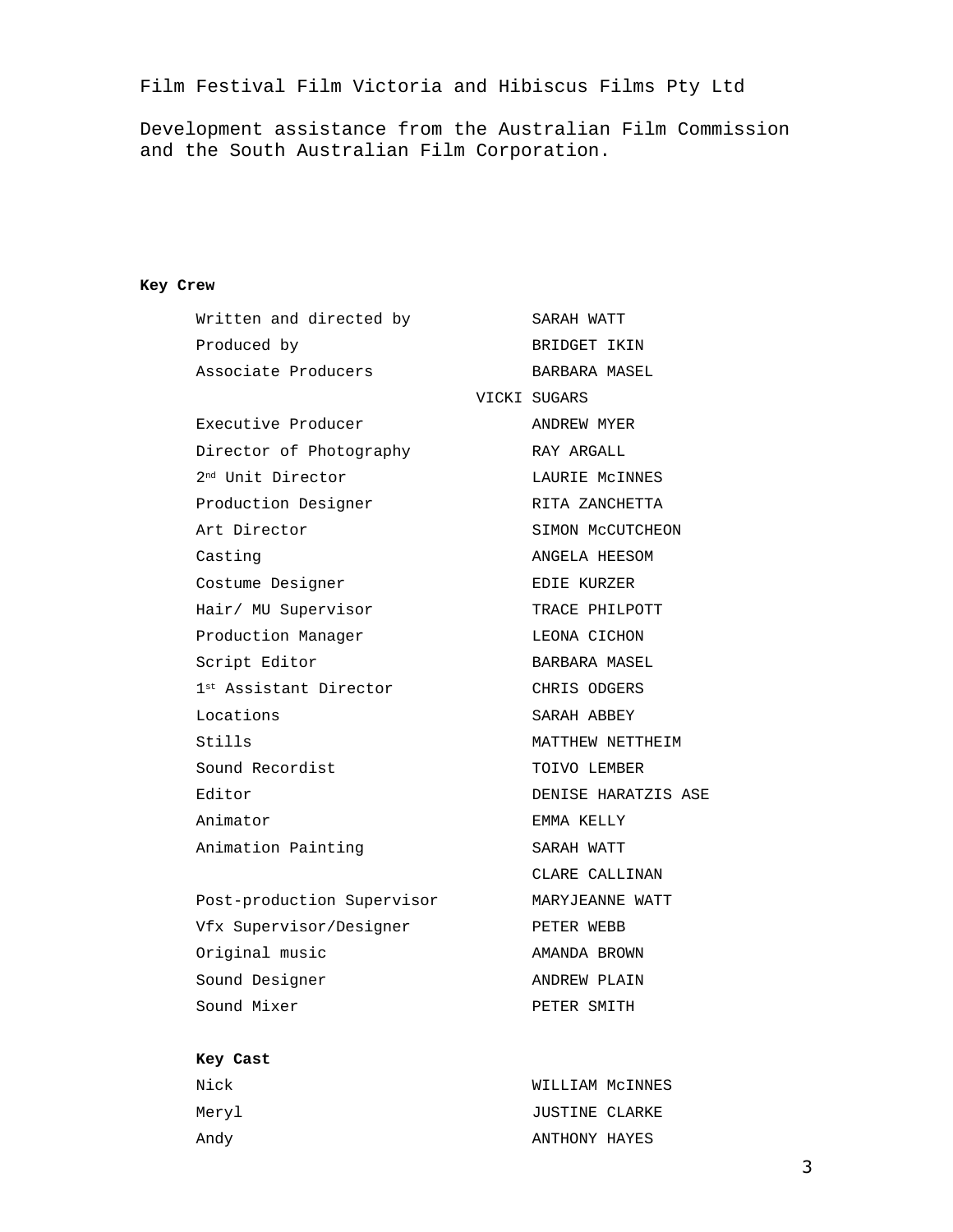| Anna         | LISA FLANAGAN     |
|--------------|-------------------|
| Phil         | ANDREW S. GILBERT |
| Julia        | DANIELA FARINACCI |
| Linda        | SACHA HORLER      |
| Joan         | MAGGIE DENCE      |
| Jim          | EDWIN HODGEMAN    |
| Train driver | ANDREAS SOBIK     |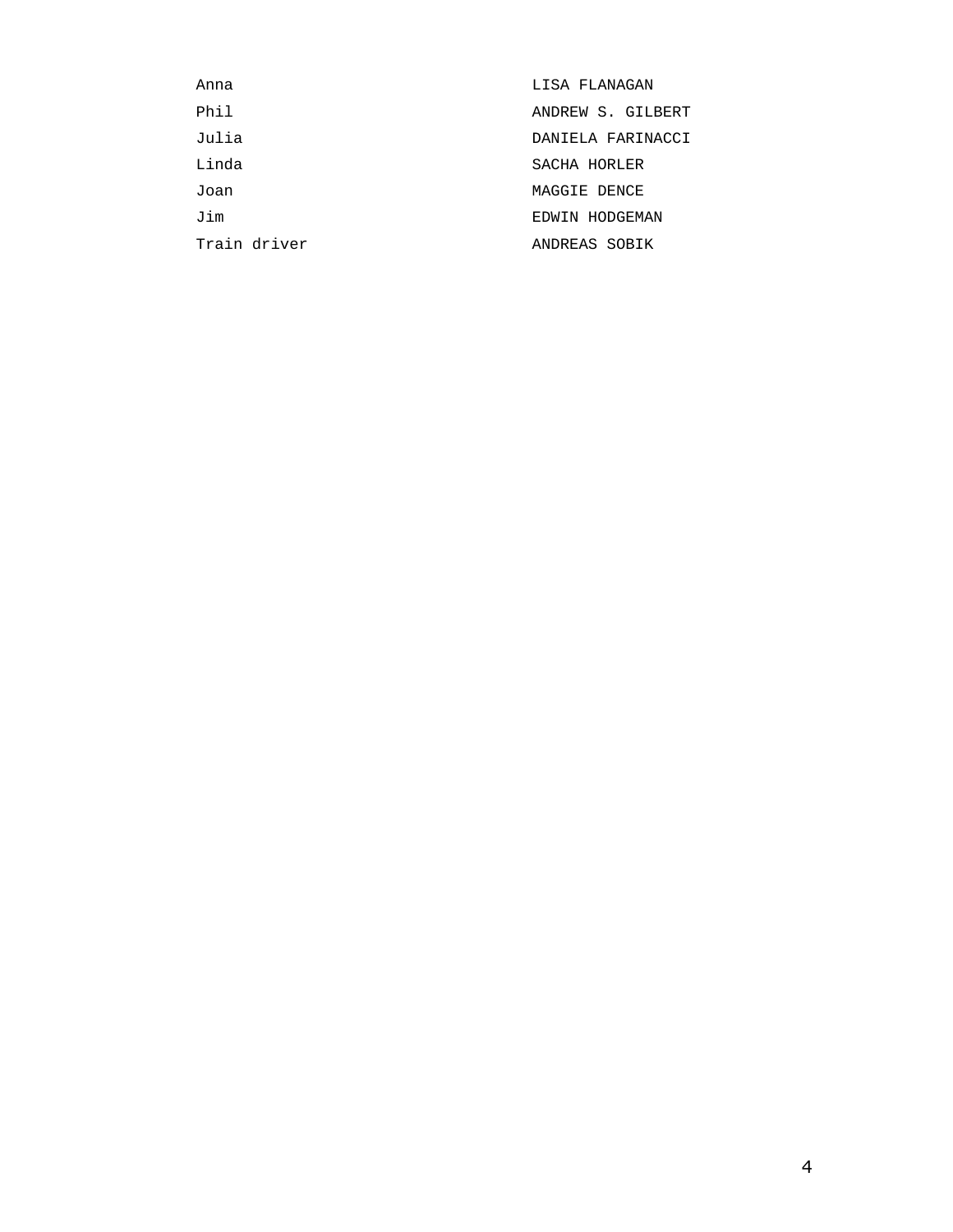#### **Synopsis**

It's the hottest weekend of the summer, and a very recent tragic train derailment features in everyone's mind. With this news as backdrop, seven people are trying to deal with unexpected events.

Meryl, returning from her father's funeral, sees disaster everywhere. She has until Monday to finish her work or lose her job, leaving her with (in her mind), nothing.

Nick visits his doctor for a routine medical and learns that he has cancer. He has to wait until Monday to know more.

Andy is thrown by his girlfriend Anna's ultimatum - he has til Monday to consider the news of her unplanned pregnancy.

Their paths intersect at the site of another accident. A man has been hit and killed by a local train. Meryl is a witness; Andy the journalist and Nick the photographer, cover the story for their newspaper. Nick takes a powerful photograph of Julia, the young woman whose husband has been killed.

On Saturday, Nick finds that Phil, his editor, has placed the photograph of Julia on the front page. When Meryl goes to dump the paper in the rubbish, she runs into Nick who's had a sleepless night, consumed with images of cancer and how he might have got it. They talk awkwardly, before Nick leaves for a game of cricket with Andy.

Nick and Andy play a losing game, each preoccupied with his own concerns.

Later that day, Nick returns to Meryl's. He admires the sympathy cards she paints. Their talk of death leads to sex; his cancer and her disaster anxieties giving way to more pleasurable imaginings.

Meanwhile, Andy makes unsatisfactory contact with his girlfriend, Anna.

On Sunday, Nick invites Meryl to his mother's for lunch. Nick and his mother argue about his father's difficult death.

Andy spends time with his two kids; Anna arrives to talk. When his estranged wife, Cathy, comes to collect the kids, Anna realises his complicated situation.

Nick tries to apologise to Meryl for his behaviour over the weekend. She misinterprets it as a brush-off, and then he tells her his news. Mortified, she runs away. The first drops of rain herald a cool change.

Nick walks back along the railway line, picking up speed as he finds himself racing a train. When he comes to the spot where the man was killed on Friday, he finds Andy poised on the edge of the tracks. As the train bears down, Andy steps out of the way, just in time. Nick tells Andy he has cancer.

The Train Driver, holding one of Meryl's cards, comes to Julia's house to apologise.

Rain is falling heavily as Meryl runs home, narrowly avoiding being hit by a car.

The evening news reports that a child has been miraculously pulled from the rubble, three days after the big train derailment.

Meryl arrives home to find Nick waiting for her. They kiss. Their kiss becomes another moment in the many un-spooling moments of their lives.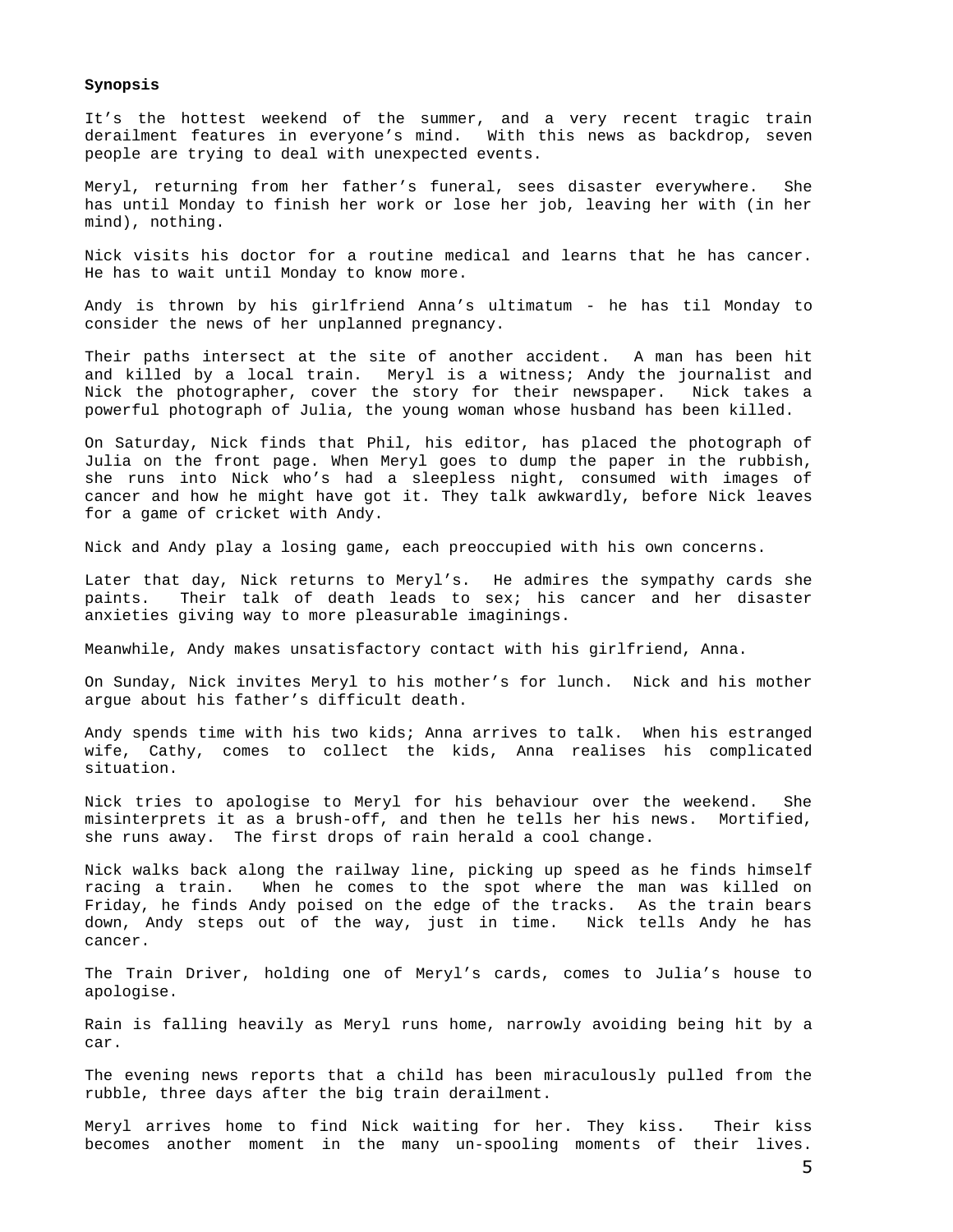People living, dying, a blur of moments.

### **Director's statement**

"I remember sitting on a train, thinking about what my fellow travellers weren't revealing to me … whether they were on the brink of something wonderful or something terrible, whether anyone is ever in neutral mode … whether knowledge held by one person could potentially help another.

"I also imagined our train hurtling over the pathetically insubstantial railing on the bridge, and into the chemical storage facility below killing us all in a poisonous inferno. I thought about whether anyone else was feeling the same way.

"I set out to make a romantic comedy, but the stuff of most people's lives includes what we think of as tragedy, so LOOK BOTH WAYS ended up a bit of both I guess. I like searching for the universal aspects of people's experience, in both the big and little things. I tried to keep everything as 'real' as I could, to allow people to receive the film as part of their own experience, to bring their own lives to it and enjoy it that way."

- Sarah Watt

### **The Production**

The story of LOOK BOTH WAYS really starts with Sarah's previous animated short film LIVING WITH HAPPINESS, and is a natural extension of the sensibility of that film.

Producer Bridget Ikin: "I was immediately attracted to the potential of LOOK BOTH WAYS when I read a rough outline – for its organic extension of the ideas so beautifully realised by Sarah in her original short films. I also felt excited by Sarah's desire to work with her husband, actor William McInnes, whom she imagined playing the lead."

Script editor/Associate Producer Barbara Masel: "I think what made all the questions about story or character so energised, is that Sarah so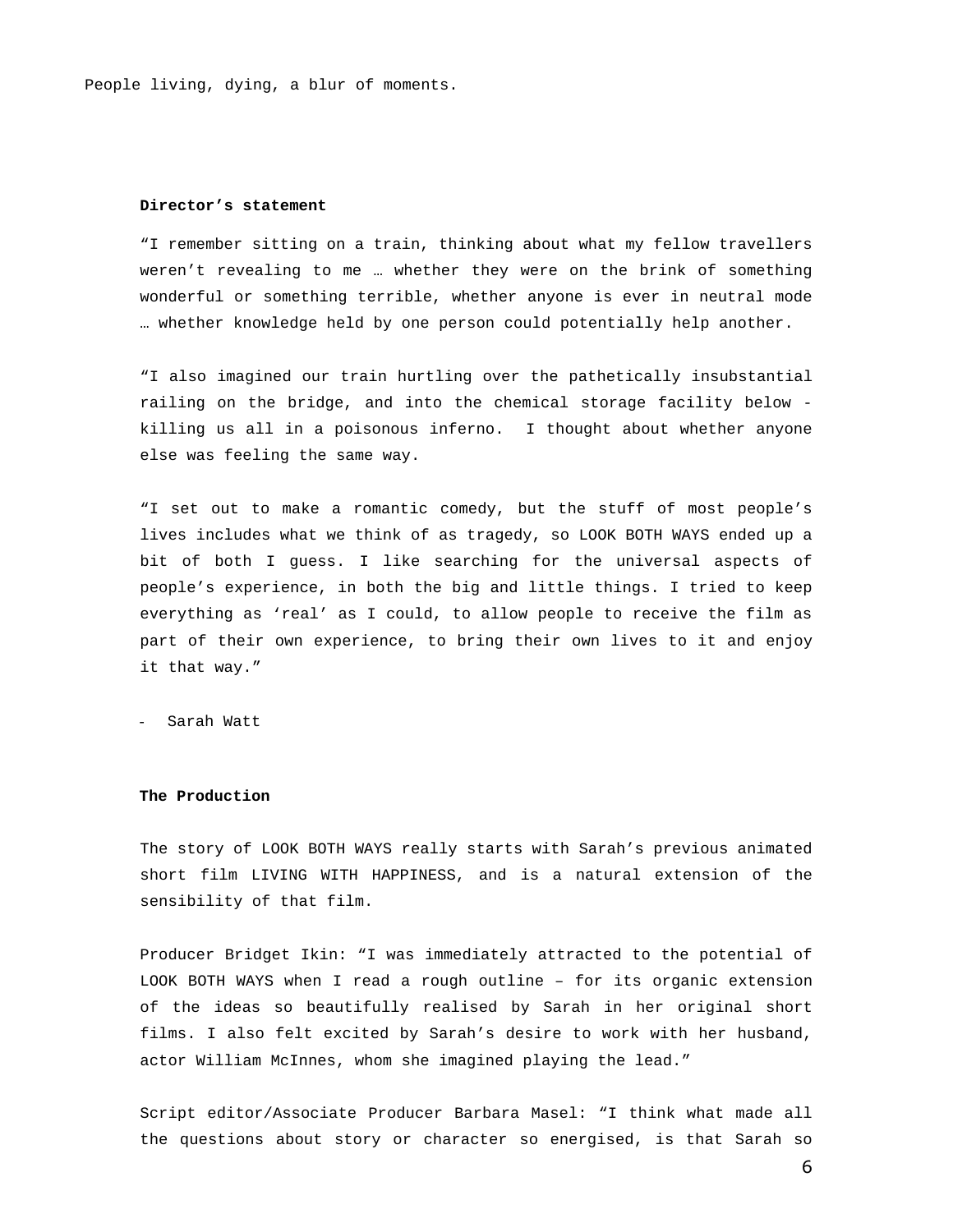completely knew what it was that she was exploring in the material.

"Sarah's very unusual because, as well as big ideas, she's interested in fine detail and the everyday, in ordinariness. To be able to frame big ideas in the ordinary and the everyday is such a skill, I think."

The development of the screenplay was concentrated and intense – between late 2002 and mid 2003 - largely self-financed by the creative team. Development finance from the Australian Film Commission, and the South Australian Film Corporation contributed.

Sarah, who lives in Melbourne, had written the script to be shot around her 'backyard'. However, it proved not feasible to finance the film to shoot there, and, coupled with active encouragement from South Australia, the production was shifted to Adelaide. Generous production finance was received from the South Australian Film Corporation and the Adelaide Film Festival (whose extraordinary Investment Fund commissioned this film, and are hosting its world premiere in February 2005).

The film's principal investor is the Film Finance Corporation Australia; production finance was also provided by SBS independent, and, to a lesser extent, by Film Victoria.

The film was shot over 7 weeks from mid-March to late April 2004, in the lingering heat of the late Adelaide summer, with an enthusiastic, predominantly South Australian crew.

A characteristic of this story is how it draws people to it – almost everyone who has worked on LOOK BOTH WAYS has their personal stake in the story, which has made its making a felicitous process.

Sarah Watt: "The ideas were affirmed by the many people who brought their creativity and generosity to the collaboration which has become LOOK BOTH WAYS."

The screenplay for LOOK BOTH WAYS was awarded the 2004 Queensland Literary Award for Best Film Script.

7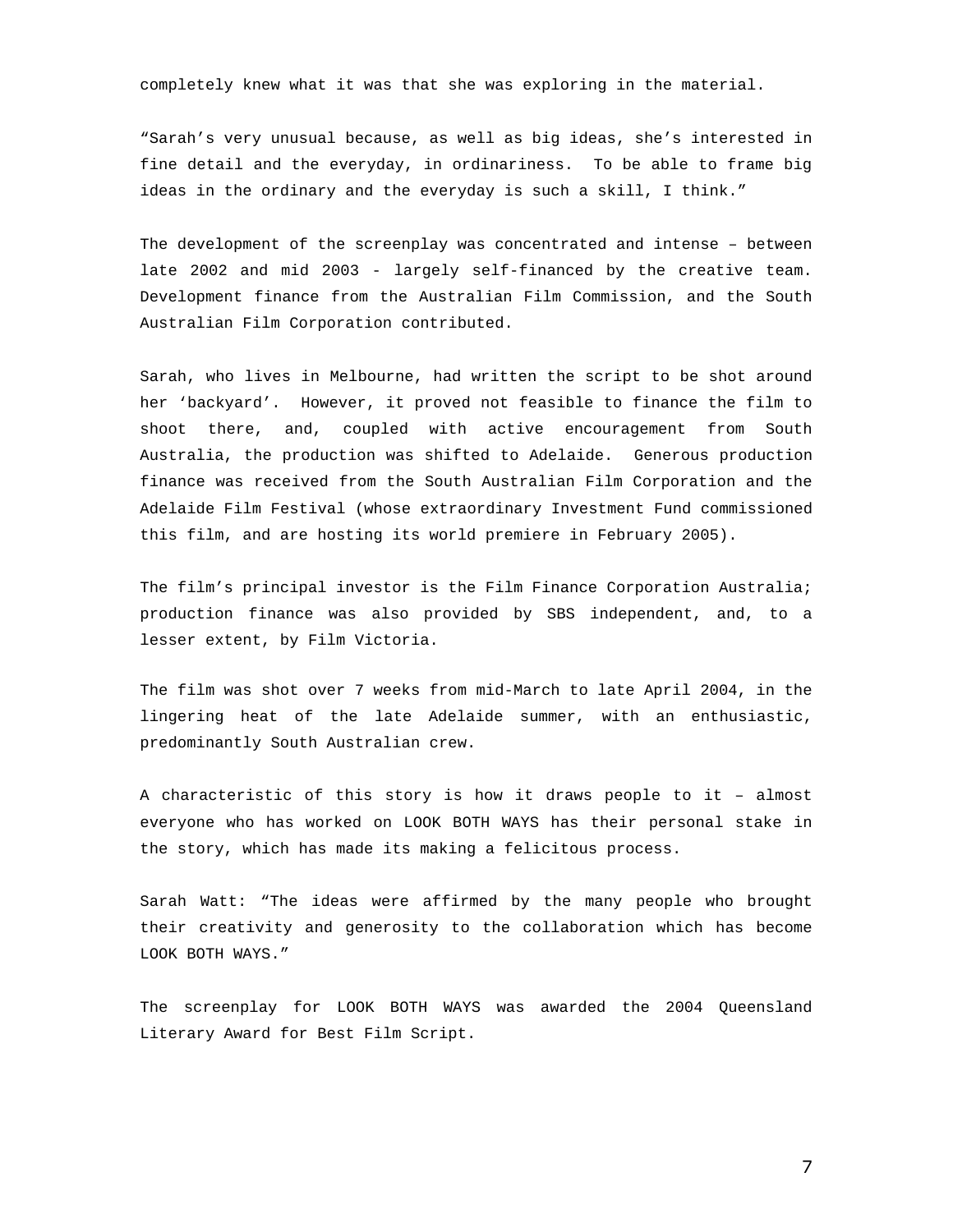#### **The animation**

The hand-painted animated sequences in LOOK BOTH WAYS (which represent Meryl's internal life) have their origin in Sarah's short films. They use the same signature 'painterly' style, although the production method has evolved.

Animator Emma Kelly (who collaborated with Sarah on her shorts) drew all the cells over several months. Each drawing was scanned and printed onto suitable water-absorbent paper. Sarah then hand-painted all the 'watery' sequences, and Clare Callinan (again a previous collaborator) painted the other sequences, with Sarah finishing each painting. All the painted cells were then re-scanned at Iloura Digital Pictures in Melbourne, camera moves were resolved, and the sequences were recorded out onto 35mm, for integration into the film.

The photographic sequences (for Nick's internal imaginings) were all created by a vfx team (led by Peter Webb) at Iloura, using a broad collection of 'found', assembled and commissioned photographs and other digitally generated imagery.

Sarah Watt: "The animated sequences are a way of giving Nick and Meryl a visible internal life, rather than relying only on the actors' performances. It's one that's special to each of them: to a painter, and a photographer. From this example, you can imagine that all the characters would have internal lives.

"Meryl's animation enlarges a previous painterly style of mine, as well as the disaster-imagining neurotic character. I think it's how most people go through life, presenting an external appearance of coping while inside they're thinking each day 'HOLY COW! We're all going to die!' And how that can be exacerbated in times of stress. Meryl has just lost her father, so right now she's focussing on death.

"Nick's animation is about the visual memories you collect in your life.

8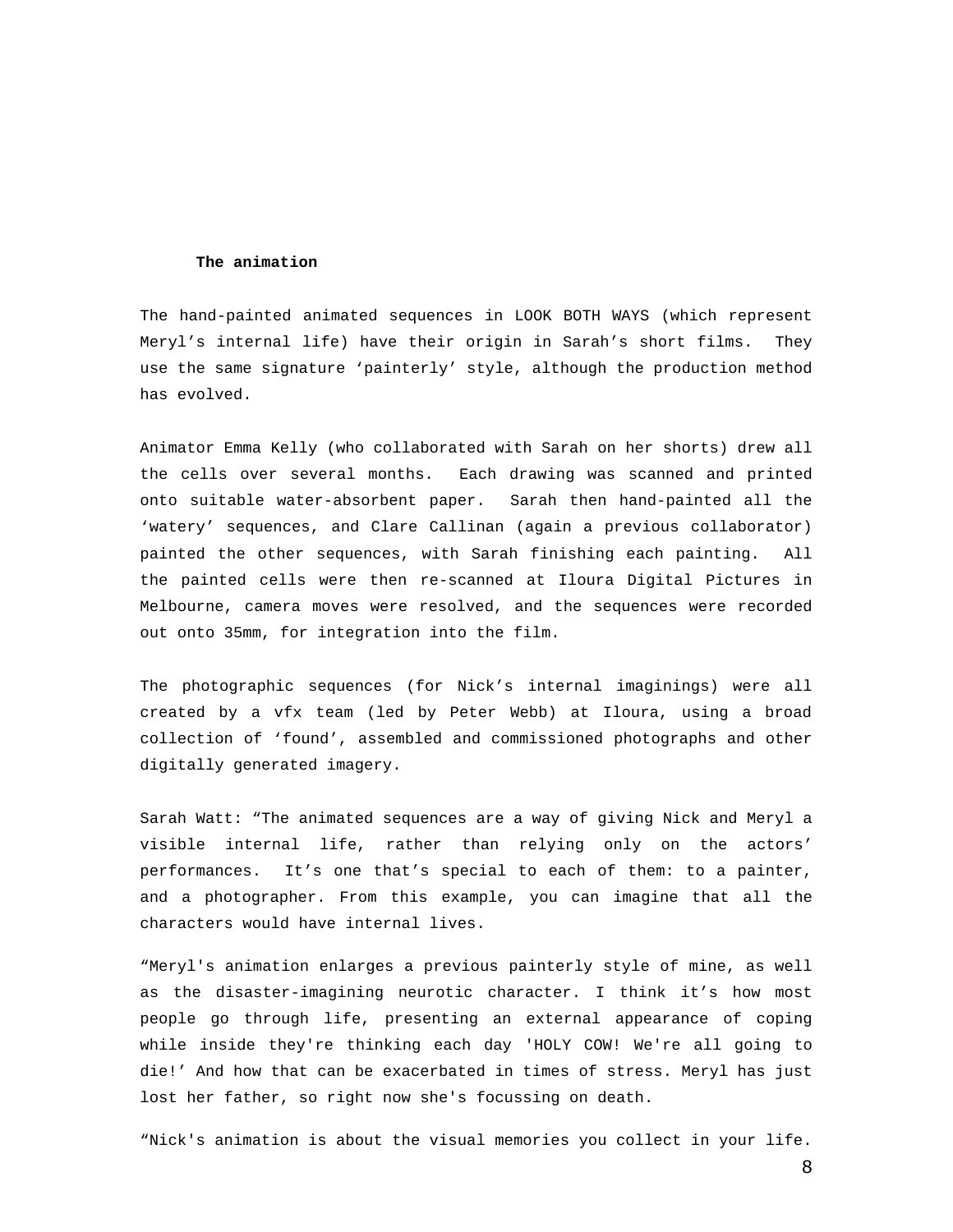He's having a summing-up kind of weekend. He can see what he's been and, at the end of the film, he finally sees where he's going. You know he'll remember that weekend all his life because, in some way, time paused."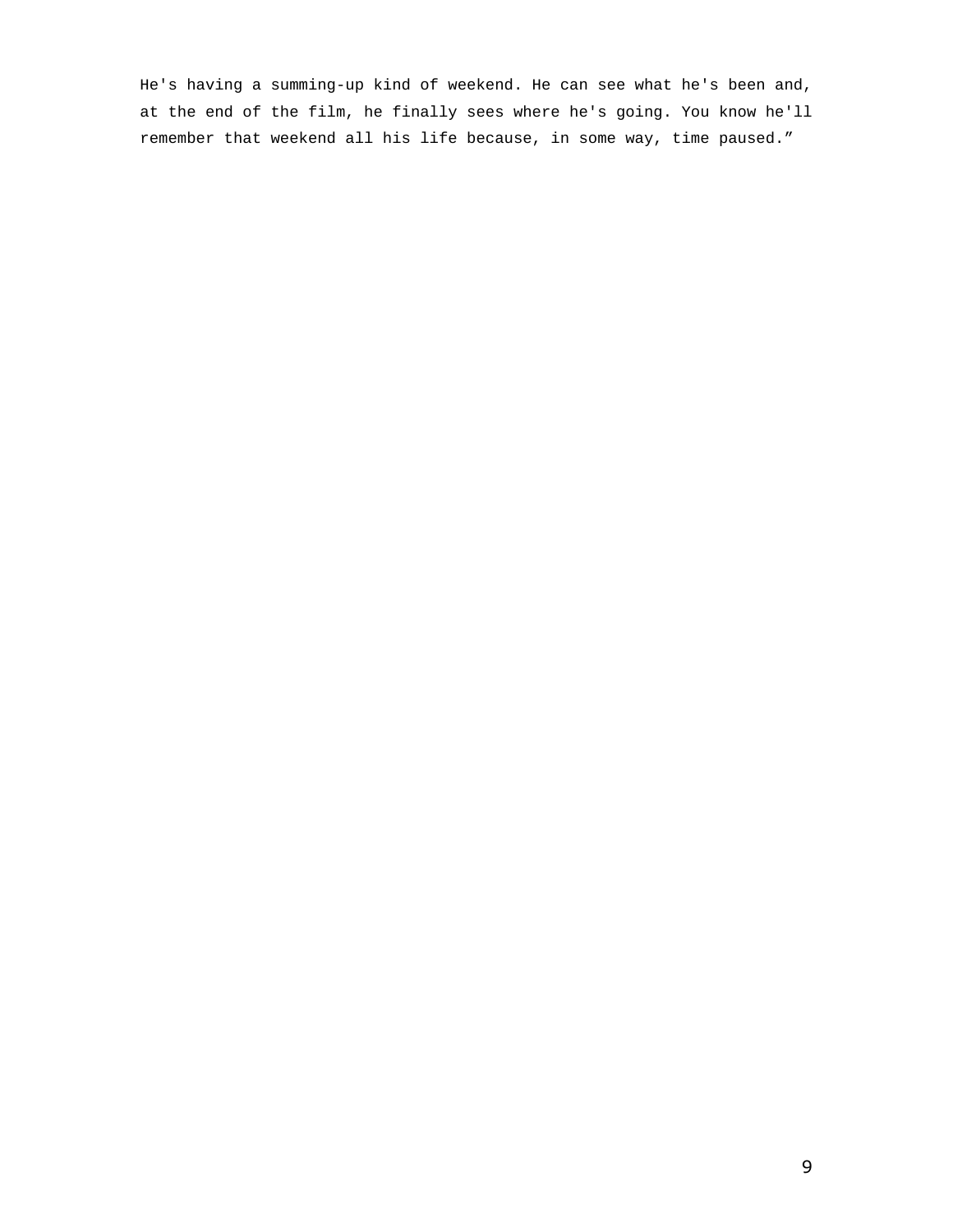## **Sarah Watt WRITER AND DIRECTOR**

Sarah Watt is an award-winning filmmaker who has been working as a writer, director and producer of animation for 15 years. She lives in Melbourne with her family.

Her acclaimed animation SMALL TREASURES (1995; 15 mins) brought widespread international attention, winning - amongst many awards - the Baby Lion for Best Short Film at the Venice Film Festival that year. LOCAL DIVE and LIVING WITH HAPPINESS followed, both of which screened widely at festivals and theatrically, winning many international and Australian awards.

Sarah's hand-painted animated films are distinguished by her comic exploration of personal states, set against lush Australian landscapes.

LOOK BOTH WAYS is Sarah's debut feature. Unlike the shorts, it is liveaction, interspersed with animated sequences.

## **Filmography**

|                  | 2005 LOOK BOTH WAYS                                             | 100 mins drama 35mm    |
|------------------|-----------------------------------------------------------------|------------------------|
| Writer/ director |                                                                 |                        |
|                  | 2001 LIVING WITH HAPPINESS<br>Writer/ director/ producer        | 6 min. animation 35mm  |
| Director         | 2000 WAY OF THE BIRDS                                           | 24 min. animation 35mm |
|                  | 1998 LOCAL DIVE<br>Writer/ director/ producer                   | 4 min. animation 35mm  |
|                  | 1998 DERWENT ENVY<br>Co-Writer/ director/ producer/ co-producer | 15 min. drama 16mm     |
|                  | 1995 SMALL TREASURES<br>Writer/ director/ producer              | 15 min. animation 35mm |
| Director         | $1993/4$ THE WEB series $1 \& 2$                                | 5 min. animations 35mm |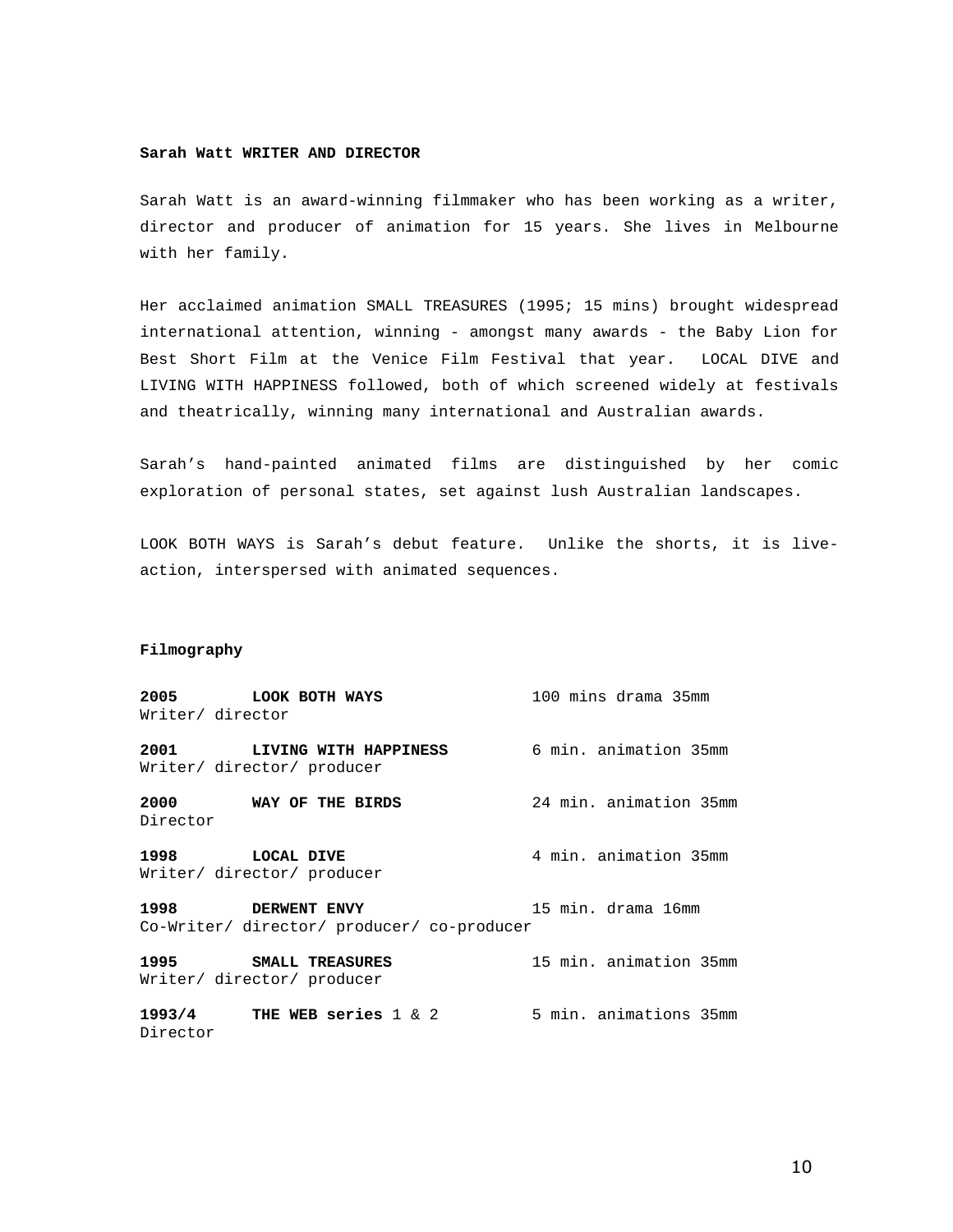#### **Bridget Ikin PRODUCER**

Bridget Ikin's reputation for producing passionate, personal cinema was established with Jane Campion's AN ANGEL AT MY TABLE (Silver Lion, Venice Film Festival 1990), and even before that, with Alison Maclean's memorable short film KITCHEN SINK (In Competition, Cannes, 1989) and her debut feature CRUSH (In Competition, Cannes, 1992). She also produced Clara Law's lyrical FLOATING LIFE (Silver Leopard, Locarno, 1996).

From 1996 – 2000, she was the General Manager of SBS Independent, responsible for more than 400 hours of distinctive Australian programming. Both of Sarah's shorts LOCAL DIVE and LIVING WITH HAPPINESS were commissioned by SBSi during these years, and from this, Bridget's decision to want to produce a film with her evolved.

Bridget was the Associate Director, Film of the 2002 Adelaide Festival, which, in a world first, commissioned four new feature films – for which Bridget was Executive Producer: THE TRACKER, AUSTRALIAN RULES, WALKING ON WATER and the short feature KABBARLI. She has now been appointed as an Evaluation Manager for the Film Finance Corporation Australia.

"I leapt at the chance to develop and produce LOOK BOTH WAYS, having felt very drawn to Sarah's short films. I saw LOOK BOTH WAYS as a natural extension of the anxiously comic world view she'd evolved in the shorts. The ideas in the story felt very current – and authentic - to me, and, together with Barbara Masel (script editor/ associate producer), we were full of momentum and excitement for the intriguing world of the characters, ideas and sensibility that Sarah was exploring.

"The making of LOOK BOTH WAYS has been a remarkably enjoyable process, full of the pleasure of working with a committed creative team, on a script we all felt really had something significant to say to us about how to deal with the absurdly random nature of our lives, in which we continue to look for 'meaning', and seek happiness."

11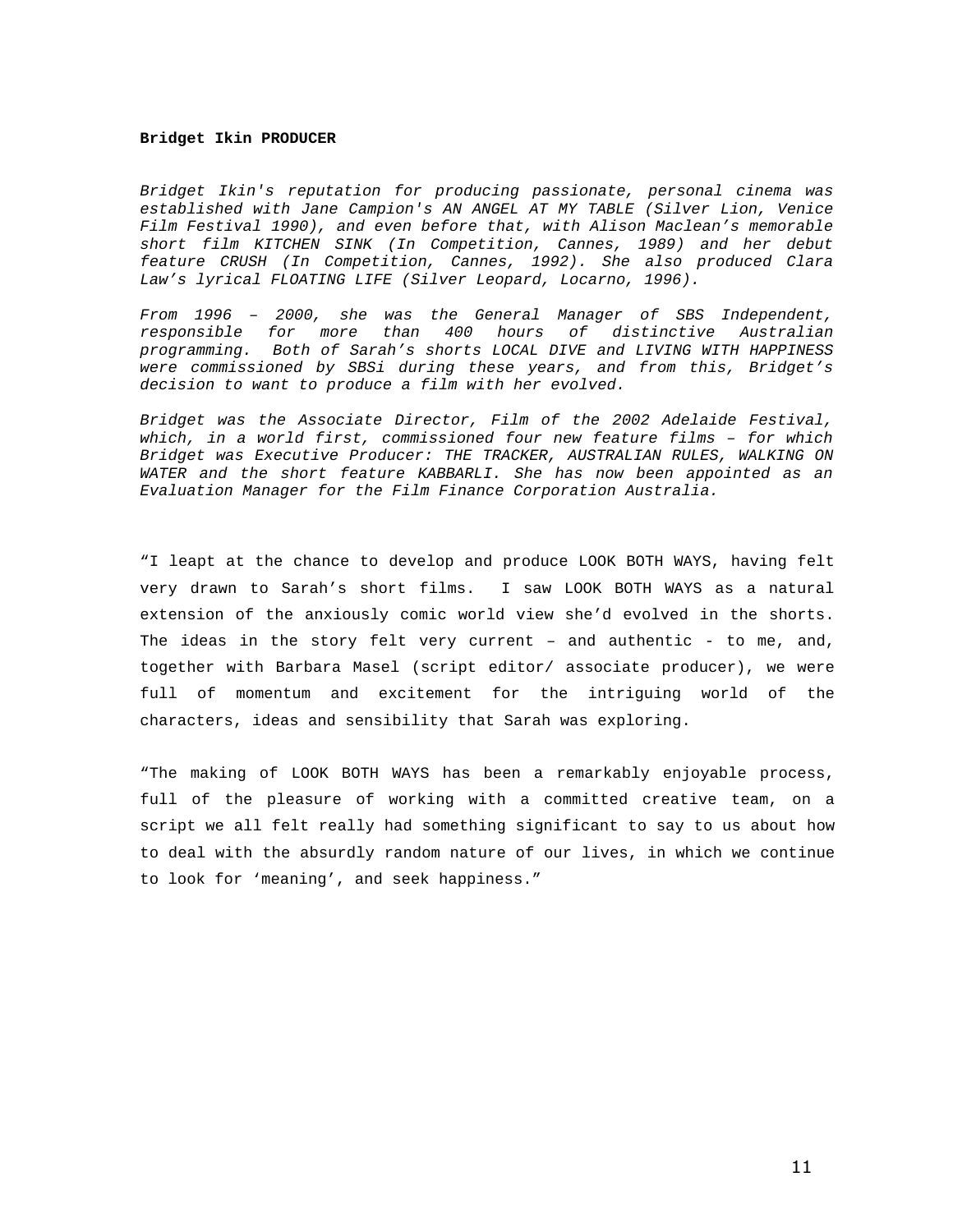#### **Ray Argall DIRECTOR OF PHOTOGRAPHY**

Ray Argall came out of 'retirement' to shoot LOOK BOTH WAYS. He had previously collaborated with Sarah as editor of two of her shorts.

Over many years, Ray has worked as an award-winning director of feature film, documentary, TV, short drama and music video, and as an accredited cinematographer, and editor. Ray's first feature as a writer-director, RETURN HOME, received the 1990 AFI Award for Best Director, and the Australian Film Critics Circle Award for Best Director and for Best Film. He established his reputation as a DOP on features such THE PLAINS OF HEAVEN, WRONG WORLD (1984) and THE PRISONER OF ST PETERSBERG (1988).

"My visual style is often fairly simple. The challenge was how to enhance the story without overwhelming it. I instinctively watched the natural beauty of what was there, and really, for a lot of the time, I simply tried to enhance or recreate that."

### **Rita Zanchetta PRODUCTION DESIGNER**

Rita Zanchetta's production design credits include KABBARLI (2001), THE HONORABLE WALLY NORMAN (2002), SELKIE (1999) and SALLY MARSHALL IS NOT AN ALIEN (1998). She art directed the French/Australian co-production PARADISE FOUND (2001). She previously worked as a graphic designer..

"Sarah's main concern was honesty. To make real to an audience who the characters were, where they were from, what kind of neighbourhood they lived in. Sarah had in mind a very urban, industrial look. We shot most of the film around the mixed industrial/warehouse neighbourhood at Port Adelaide, which also gave us the railway connection."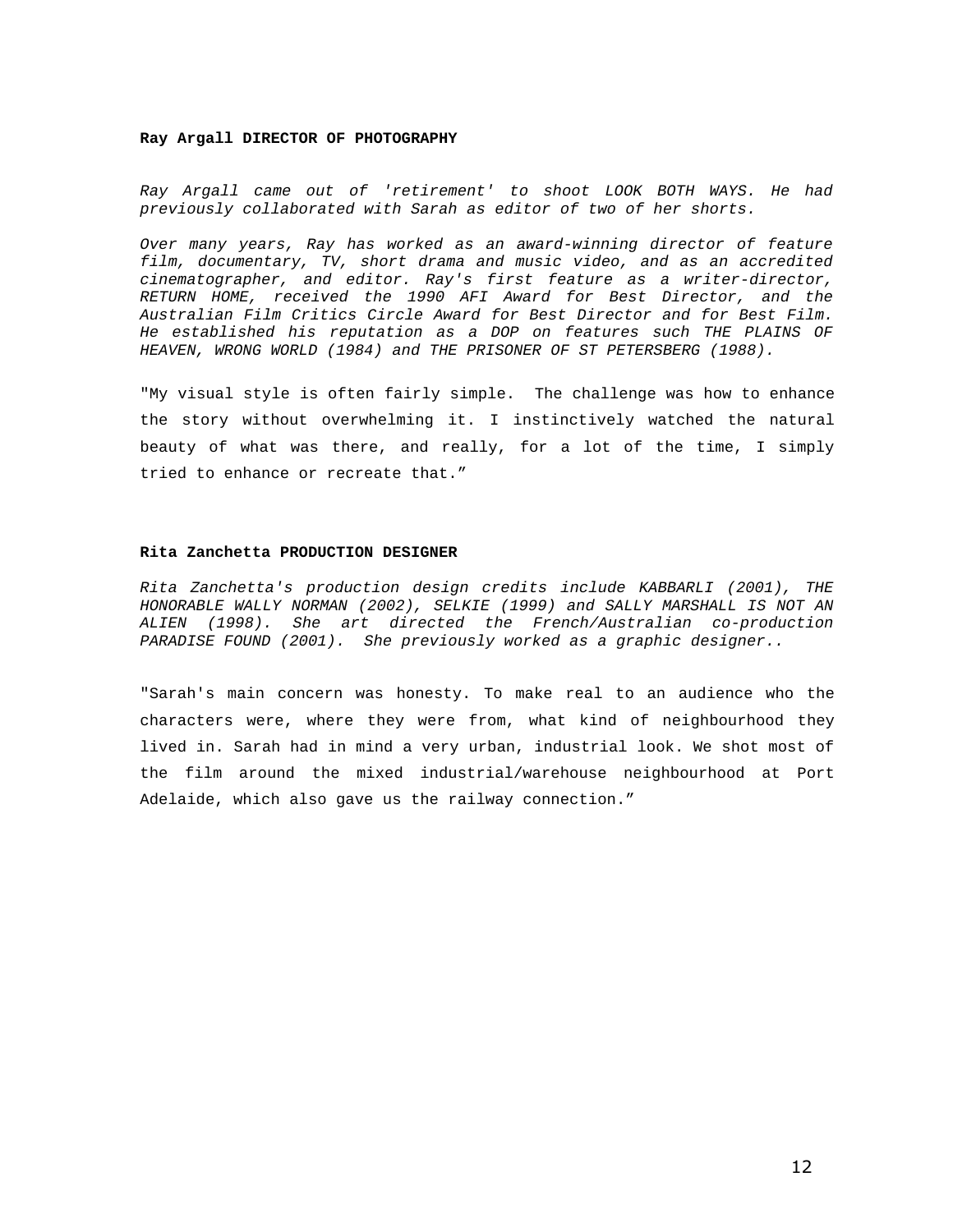### **William McInnes as NICK**

William McInnes is best known to Australian audiences for his lead role in the mini-series MY BROTHER JACK and for the romantic lead in SEACHANGE. He won Logies for Most Outstanding Actor for both these roles in 2002 and 2000 respectively. Recently William starred in the celebrated mini-series THE SHARK NET for ABC TV.

"Nick's a man who has distanced himself from his life, thanks to his occupation more than anything else. A photographer is an information gatherer and Nick has seen a lot. He's come back to his hometown because his father died and he was ostensibly keeping an eye on his mother. In fact he's been treading water and not really accepting or embracing life.

"You only really bring life into sharp relief when it's questioned, when you actually realise the fragility of it. I think the really interesting thing about this film is that it doesn't labour these things or make them grander than they are."

### **Justine Clarke as MERYL**

Justine Clarke's feature film credits include JAPANESE STORY (2002), DANNY DECKCHAIR (2002) and BOOTMEN (1999). In 2003 Justine starred in the telemovie GO BIG and appeared in THE BRUSH OFF (2004) directed by Sam Neill. Justine's theatre credits include leading roles in TRELAWNEY OF THE WELLS, CYRANO DE BERGERAC, and HEDDA GABLER (playing opposite Cate Blanchett) – all for the Sydney Theatre Company. Playing Meryl is Justine's first leading role in a feature film.

"I really connected with Meryl over the way she suffers in her expression for the sake of politeness – that delicate balance between knowing the sort of person she is, and her 'self regulating' or being polite. I watched ANNIE HALL a fair bit when I was preparing because Meryl reminded me so much of Diane Keaton, who's so gracefully goofy in that film."

### **Anthony Hayes as ANDY**

Anthony Hayes' feature film credits include NED KELLY (2002), RABBIT PROOF FENCE (2000), BOOTMEN (1999) and THE BOYS (1997). Anthony played a lead role in NEW SKIN, a short feature film he wrote and directed, and for which he won several awards. Anthony is currently co-writing TEN EMPTY, a feature he will direct and co-produce.

"Andy knows it's his problem he can't get his life together, but it's easier to blame everything else. I think men will seriously relate to him, and women will be tempted to laugh and go "oh for God's sake". Some people no matter what they do, they're honest or earnest and you can't